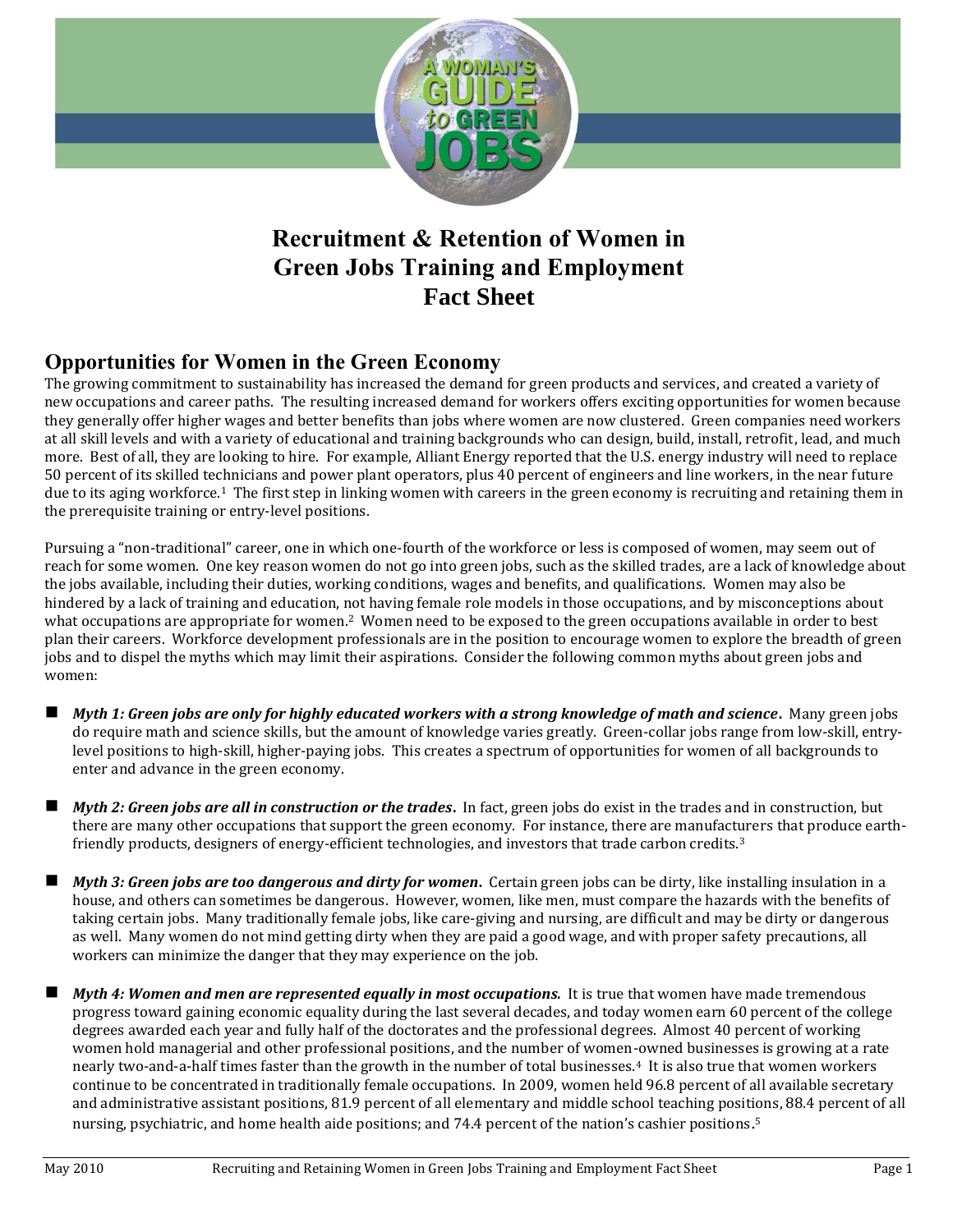

# **Recruitment and Retention for Training Programs**

Green job training program coordinators need to reach out to women with essential information about the training process, the credentials to be earned, and career potential following the training. In addition, program coordinators should consider how best to serve women if the training is for a non-traditional occupation for women. Does the program offer female instructors and mentors? Are the tools and safety equipment sized appropriately for women? Can the program offer a women-only introductory class? Are the partner employers welcoming and responsive to hiring women graduates? By conducting outreach and providing a more welcoming atmosphere, program coordinators will help more women access and benefit from the program.

### **Recruitment and Retention on the Job**

Because many green jobs fall into occupational categories which are considered non-traditional for women, there is a greater likelihood that women may face obstacles to staying in a job or advancing up the career ladder. This means that women should be aware of those obstacles and armed to face them.

- **Lack of Support.** Some women may not receive adequate support from family or friends to encourage them to move forward with a non-traditional job. To ease skeptics' worries regarding a new job, women should study the field and occupation. Also to maintain confidence and determination, women can find a support group or mentor in the field. This will ease self-doubts as well as create a role model for how to overcome barriers.
- **Lack of Skills.** Some women are deterred from entering a particular trade or occupation because they lack the necessary skills. However, skill gaps can be overcome through on-the-job training, apprenticeship training, and remedial coursework, if necessary.
- **Difficulty Balancing Work and Life Outside Work.** Achieving a balance in work and personal lives is a concern for many working women. One-third of women believe that the difficulty of combining work and family is their biggest work-related problem.<sup>6</sup> The reality is that a woman working full-time in a high-skilled, high-wage job is much more likely to have paid time off, a flexible work schedule, and other family-friendly benefits, thus allowing more quality time to be spent with family.<sup>7</sup> There are many resources available that can provide women with the added supports that make a successful career and home life possible. For instance, community and faith-based organizations, female-oriented professional associations, and a variety of state and local programs can make a real difference.
- **Harassment in the Workplace.** Harassment is illegal when it is so frequent or severe that it creates a hostile or offensive work environment or when it results in an adverse employment decision (such as the victim being fired or demoted). Harassment does not have to be of a sexual nature; it can include offensive remarks about a person's sex, race, color, religion, national origin, age (40 or older), disability, or genetic information. For example, it is illegal to harass a woman by making offensive comments about women in general. Women should learn their rights and their options for recourse.

## **The Role of Workforce Professionals, Training and Education Providers, and Advocates**

In addition to the suggestions above for "opening doors" to women in the green economy, those in workforce development can assist in the following ways:

- When a woman comes to you for assistance, be open to helping her find a green job, even one that may be non-traditional. Encourage her to consider jobs that suit her skills, interests, and experiences and locate green job options that may be a good match.
- Get to know your local resources. What are in-demand green occupations in your region? What training programs are available? What resources are available that may be of value to women as they overcome barriers due to poverty or child care responsibilities?
- Business services staff at higher education institutions, One-Stop centers, and others in workforce development can also ensure that employers are educated about the concerns for women in non-traditional occupations. Develop specific materials on this issue to share.
- Help employers connect to excellent female job candidates exiting training programs in the area or looking to advance their careers.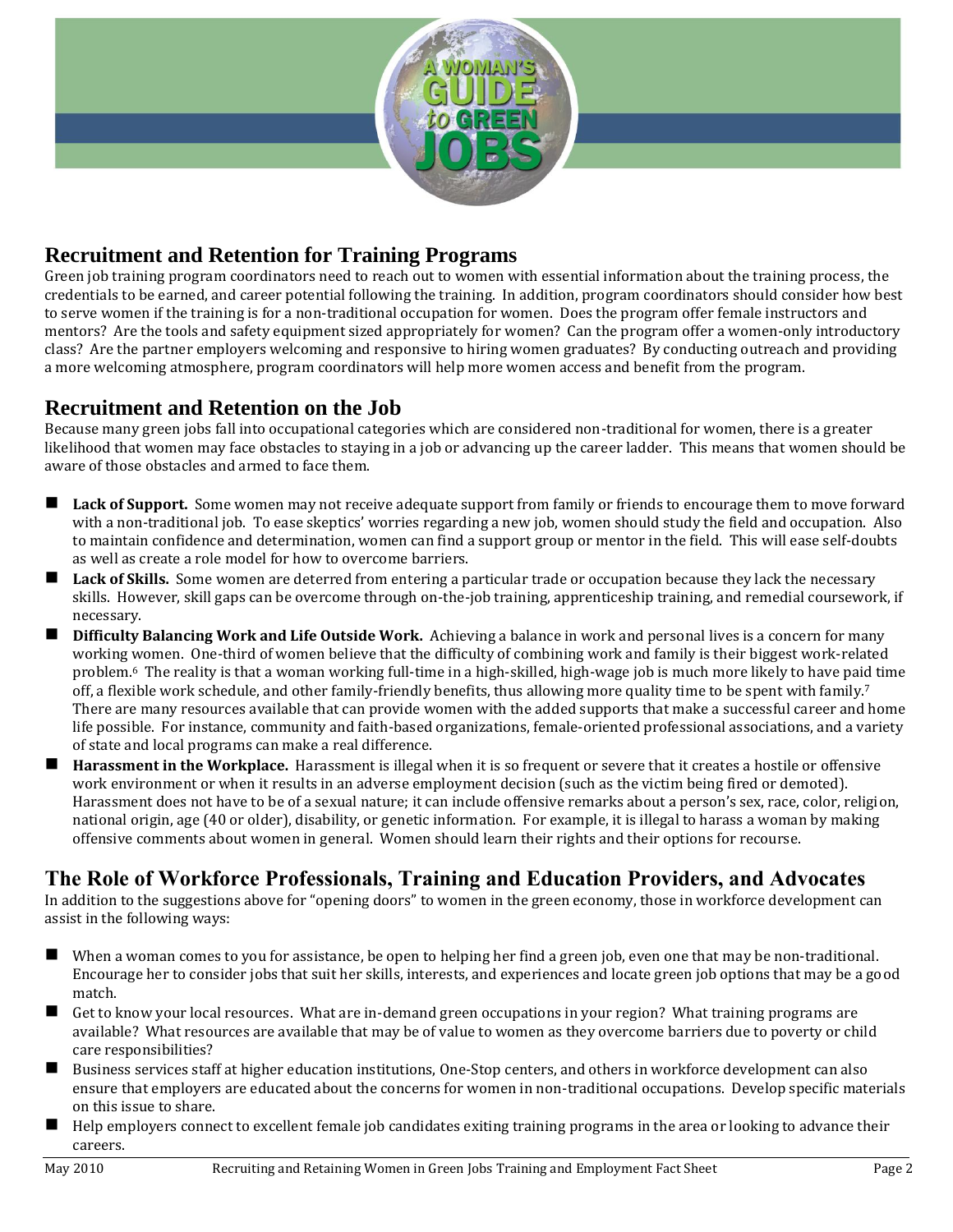

- Inform women about steps they can take to deal with harassment. For instance, remind them that it is a good idea to keep a written record describing each incident, including what happened, where, on what date, and who was present. Ensure that women are aware of any employer complaint mechanism or grievance system available. Finally, educate women about the role of the U.S. Equal Employment Opportunity Commission (EEOC) in cases where discrimination is suspected.
- Consider establishing a network of female employees in a given industry. This peer network would not only serve as a support system for women, encouraging them to continue forward with their jobs, but would also create the basis for a mentorship program to encourage new recruits.

*To listen to the teleconference that accompanies this fact sheet, and for further information about "A Woman's Guide to Green Jobs"*  and other Women's Bureau initiatives supporting green jobs, including the Women and Green Jobs Roundtables and green training *projects, please visit the USDOL Women's Bureau Web site at: [http://www.dol.gov/wb/.](http://www.dol.gov/wb/)* 

# **End Notes**

<sup>2</sup> Ibid.

 $\overline{a}$ 

<http://www.dol.gov/wb/factsheets/20lead2009.htm>

7 Workplace Flexiblity 2010. "A Comparison of Men's and Women's Access to and Use of FWAs." Project of Georgetown Law and the Urban Institute (2008). <http://workplaceflexibility2010.org/images/uploads/FWAComparisonbyGender.pdf>

<sup>1</sup> Dexter, Kristen et al. "Women, Jobs, and Wisconsin's Green Economy: Public Policy Roundtable." *Wisconsin Women's Council*. 2009. <http://www.cows.org/pdf/xrp-WIwomen-greenjobs.pdf>

<sup>3</sup> Bracken Hendricks et al., "Seven Questions About Green Jobs: Why the Most Productive Jobs of the Future Will Be Green Jobs," *Center for American Progress.* 2009. [http://www.americanprogress.org/issues/2009/04/green\\_jobs\\_questions.html](http://www.americanprogress.org/issues/2009/04/green_jobs_questions.html)

<sup>4</sup> Boushey, Heather and Ann O'Leary. *A Woman's Nation Changes Everything*. Maria Shriver and the Center for American Progress. 2009. [http://www.americanprogress.org/issues/2009/10/pdf/awn/a\\_womans\\_nation.pdf](http://www.americanprogress.org/issues/2009/10/pdf/awn/a_womans_nation.pdf)

 $\overline{5}$  U.S. Department of Labor, Bureau of Labor Statistics. "Leading Occupations of Employed Women" (2009).

<sup>6</sup> Business and Professional Women's Foundation. "Work-Life Balance" (2009).<http://www.bpwfoundation.org/i4a/pages/index.cfm?pageID=4416>